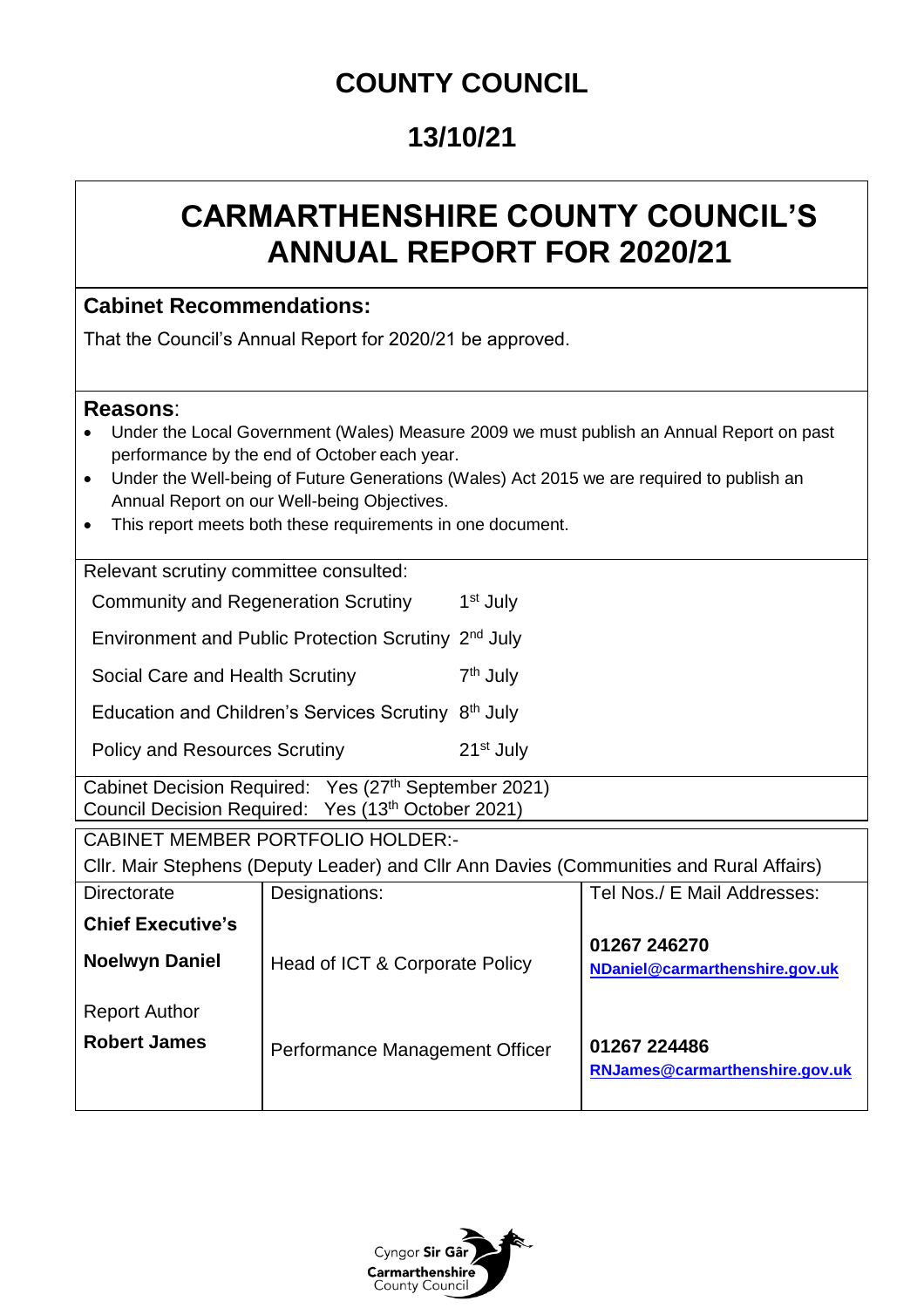## **EXECUTIVE SUMMARY COUNTY COUNCIL 13/10/21**

# **CARMARTHENSHIRE COUNTY COUNCIL'S ANNUAL REPORT FOR 2020/21**

### **BRIEF SUMMARY OF PURPOSE OF REPORT**

2020/21 was a year like no other due to the impact of the COVID-19 Pandemic. The vast majority of the Council's services had to adapt and change, with many being shut down completely for long periods of the year. For this reason, it is not possible for the 2020-21 Annual Report to act as a progress report on previous performance or as a comparator with other local authorities. This year was like no other and much of the report reflects the actions the Council had to take to support its residents, communities and businesses through the pandemic. With many staff being redeployed to assist in the pandemic response and many set to work to aid recovery the Council's priorities had to shift significantly to face the challenges presented by the pandemic. For these reasons, the Annual Report for 2020-21 has a different focus and approach to previous reports.

- Many of the actions and targets we set for 2020/21 were blindsided by the Coronavirus COVID-19 pandemic and we had to deal with the emergency in hand. An initial COVID-19 Community Impact Assessment was published in September 2020 and individual services reported their responses to Scrutiny Committees in the November / December 2020 cycle of meetings. We will when appropriate update the Community Impact Assessment on COVID-19 within Carmarthenshire.
- The Annual Report starts with an overview of our COVID-19 Year and outlines some key responses and impacts.
- The Annual Report then looks in turn at each of our 15 Well-being Objectives and assesses the progress and adaptations that have been made during this difficult year.

#### COVID-19

We have a statutory duty to publish an Annual Report for 2020-21 by the 31<sup>st</sup> October 2021. There has been no relaxation on this statutory duty despite the pandemic. It is not possible to provide as much in-depth analysis and evaluation as we have done in previous years due to the gathering some performance information not being gathered nationally as services focused on pandemic response. There are also some gaps in information that we would usually provide. For instance, Welsh Government has confirmed that comparative out-turn data will not be published for the 2019-20 and 2020-21 period.

## **DETAILED REPORT ATTACHED? Yes**

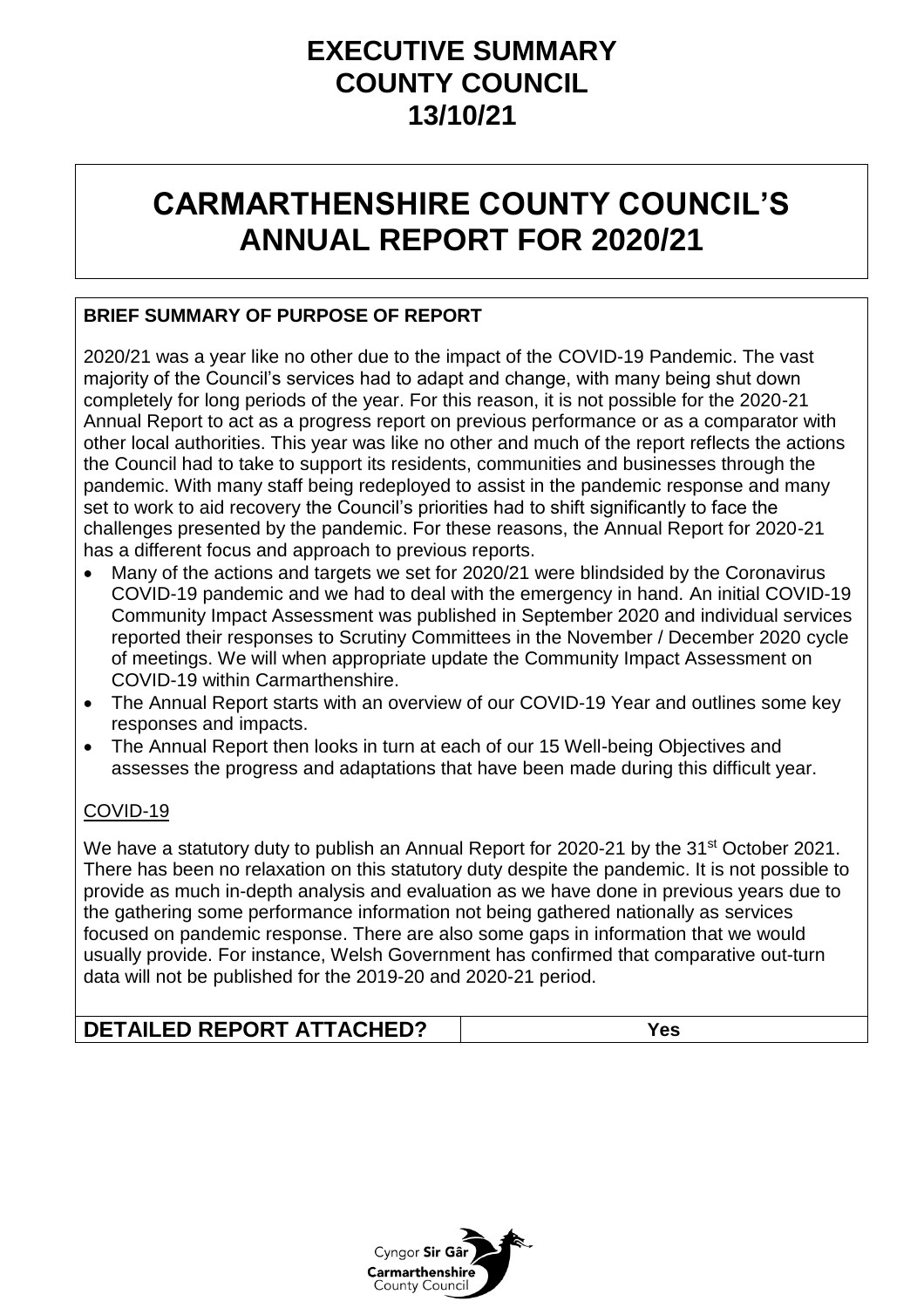# **IMPLICATIONS**

**I confirm that other than those implications which have been agreed with the appropriate Directors / Heads of Service and are referred to in detail below, there are no other implications associated with this report :**

#### **Signed: Noelwyn Danie**l - Head of ICT and Corporate Policy

| Policy, Crime &   | Legal      | Finance    | <b>ICT</b>  | <b>Risk</b>               | <b>Staffing</b> | Physical    |
|-------------------|------------|------------|-------------|---------------------------|-----------------|-------------|
| Disorder and      |            |            |             | Management   Implications |                 | Assets      |
| <b>Equalities</b> |            |            |             | <b>Issues</b>             |                 |             |
|                   |            |            |             |                           |                 |             |
| <b>YES</b>        | <b>YES</b> | <b>YES</b> | <b>NONE</b> | <b>NONE</b>               | <b>NONE</b>     | <b>NONE</b> |
|                   |            |            |             |                           |                 |             |

#### **1. Policy, Crime & Disorder and Equalities**

| To comply with the Well-being of Future Generations (WbFG) Act 2015, we must (in<br>carrying out sustainable development): |                                           |                                                                   |  |  |
|----------------------------------------------------------------------------------------------------------------------------|-------------------------------------------|-------------------------------------------------------------------|--|--|
|                                                                                                                            | Set and publish well-being objectives     |                                                                   |  |  |
|                                                                                                                            | • Take all reasonable steps to meet those | Corporate Strategy update published -                             |  |  |
|                                                                                                                            | objectives                                | June 2019, and further updated in May<br>2021.                    |  |  |
|                                                                                                                            | Publish a statement about well-being      |                                                                   |  |  |
|                                                                                                                            | objectives                                |                                                                   |  |  |
|                                                                                                                            | Publish an annual report of progress      | This will be accomplished by the enclosed<br><b>Annual Report</b> |  |  |

Only when a public body can demonstrate it has taken into account the sustainable development principle in the setting, taking steps and meeting of its well-being objectives will it be compliant with the Act. Public bodies may take other matters into account when making their decisions, but in order to comply with the Act they must take into account the 5 ways of working.

- 1. Long term
- 2. Integrated
- 3. Involving
- 4. Collaborative
- 5. Preventative

### **2. Legal**

We have to publish our Annual Report by the 31<sup>st</sup> October to comply with the Local Government Measure 2009.

This is the last year that we will be reporting under the requirements of the Local Government (Wales) Measure 2009 as this is being replaced by the duties of Local Government and Elections (Wales) Act 2021 in future years.

### **3. Finance**

Well-being Objective 15 - Building a Better Council and Making Better use of Resources covers financial matters.